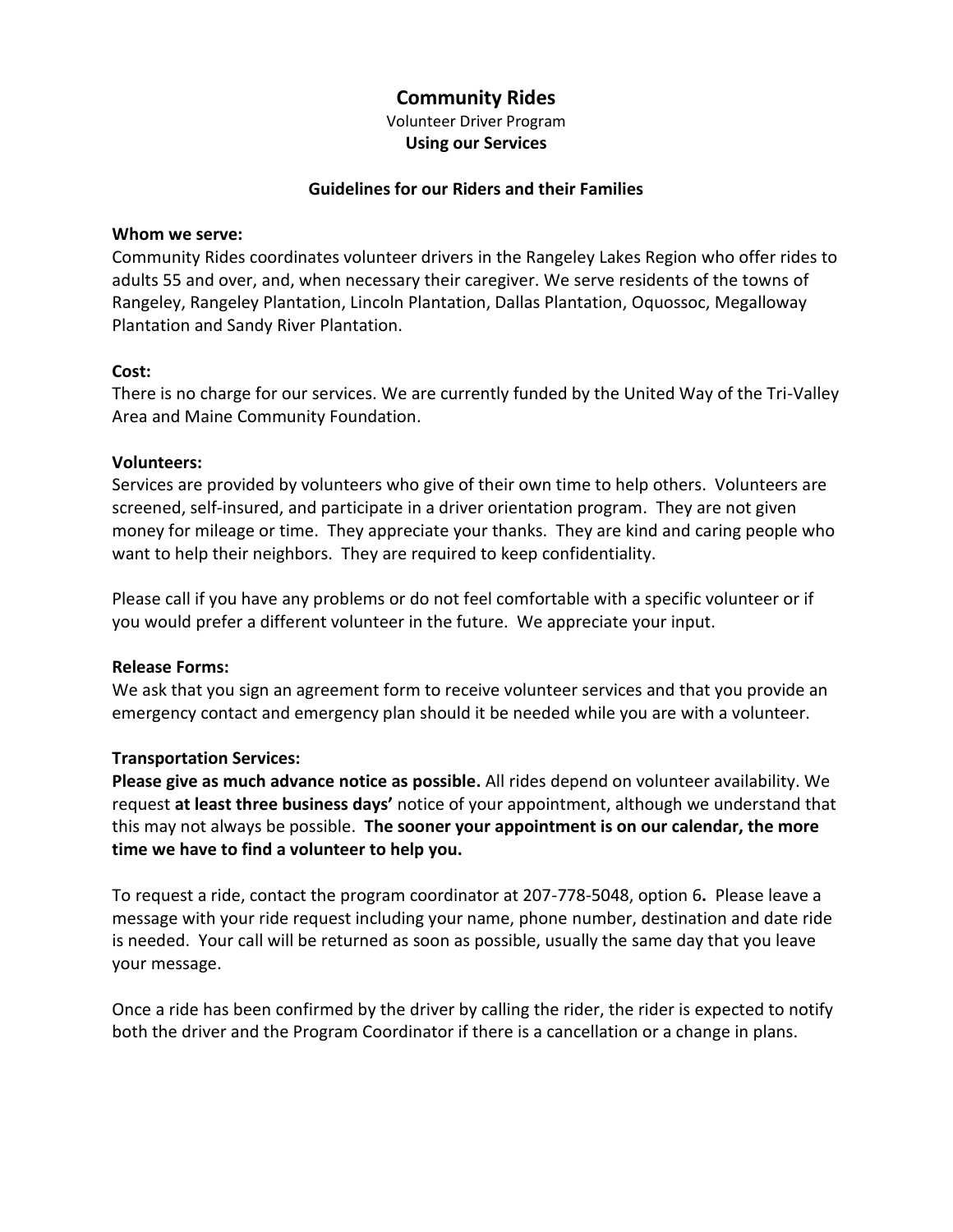Our volunteers use their own vehicles. We try to match volunteer and vehicle to your needs. **WE CANNOT DO LIFTING SO YOU MUST BE ABLE TO GET IN AND OUT OF A VEHICLE WITH MINIMAL ARM ASSISTANCE.** If you require a low vehicle or cannot use a step-stool, please let us know. If you use a wheelchair, please let us know if you need to take it with you.

Volunteers can escort clients into appointments, may stay with them and may help with shopping and other errands at driver discretion. We provide transportation to medical appointments, hair appointments, the grocery store, recreation, exercise, socialization, and volunteering. We do not restrict transportation by type of destination or by income.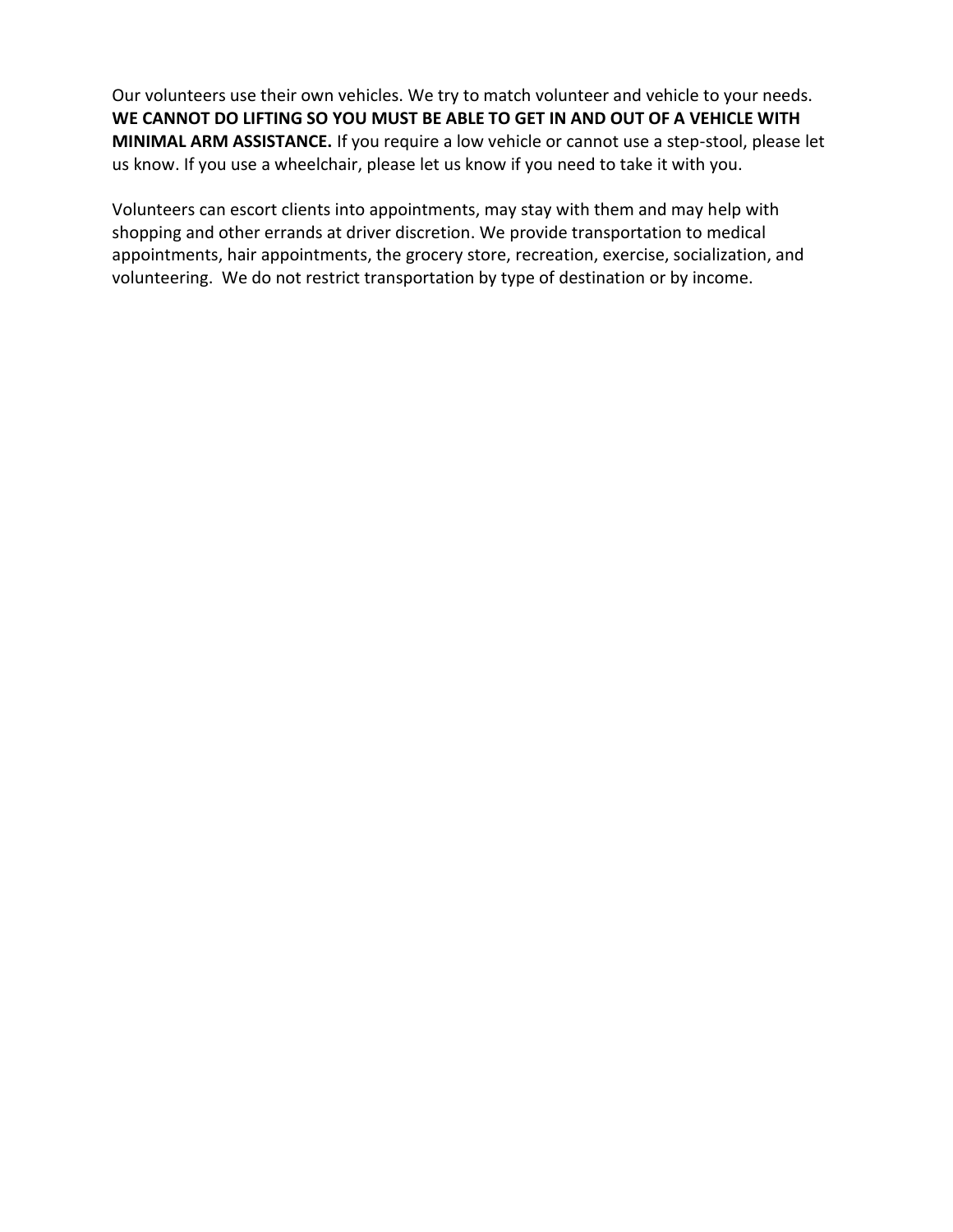## **Appendix F Community Rides Rider Agreement (Please keep one copy for your records)**

I have received, read and clearly understand the Community Rides Policies and procedures and agree to follow the terms of this agreement. (**Please initial each item below**).

\_\_\_\_\_ I understand that Community Rides is a volunteer program and that while all reasonable efforts will be made to meet my request, services are not guaranteed.

\_\_\_\_\_ I agree to communicate all my requests through the Program Coordinator a minimum of three (3) business days prior to the time needed for such request.

\_\_\_\_\_ I agree to provide the Program Coordinator and my volunteer driver detailed directions to my home and to the ride's destination[s]. I agree to inform Community Rides at the time of my request if I will be using a cane, walker, wheelchair or will need any other type of additional assistance.

\_\_\_\_\_ I understand that Community Rides and its volunteers are not employed by me or hired in any other capacity. I understand that Community Rides and its volunteers cannot sign official or legal documents; and cannot take medication or care orders from my health care providers.

\_\_\_\_\_I agree to provide my primary care provider's name, address, phone number; emergency contacts; and special medical concerns or needs the Program Coordinator and drivers should be aware of. Any such information will be kept strictly confidential and be used solely for the needs of the rider.

I agree to keep to the times and services requested. I understand that once the program coordinator has scheduled my ride and a driver, I must notify the Coordinator and the driver of any changes or cancellations.

\_\_\_\_\_I understand that all Community rides are complimentary and free of charge. There will be no payment requested or expected for any services provided.

\_\_\_\_\_I agree to hold Community Rides and its volunteers harmless from any losses or damages incurred by me unless losses or damages were the result of intentional or willful misconduct.

\_\_\_\_\_I agree that Community Rides and its volunteer drivers may refuse to provide a ride if there is reason to believe that I might put another rider or volunteer at risk.

| Print name                                           | Date |
|------------------------------------------------------|------|
|                                                      |      |
|                                                      |      |
|                                                      |      |
|                                                      |      |
| Legal Guardian, if applicable, please complete below |      |
|                                                      | Date |
| Signature of representative                          |      |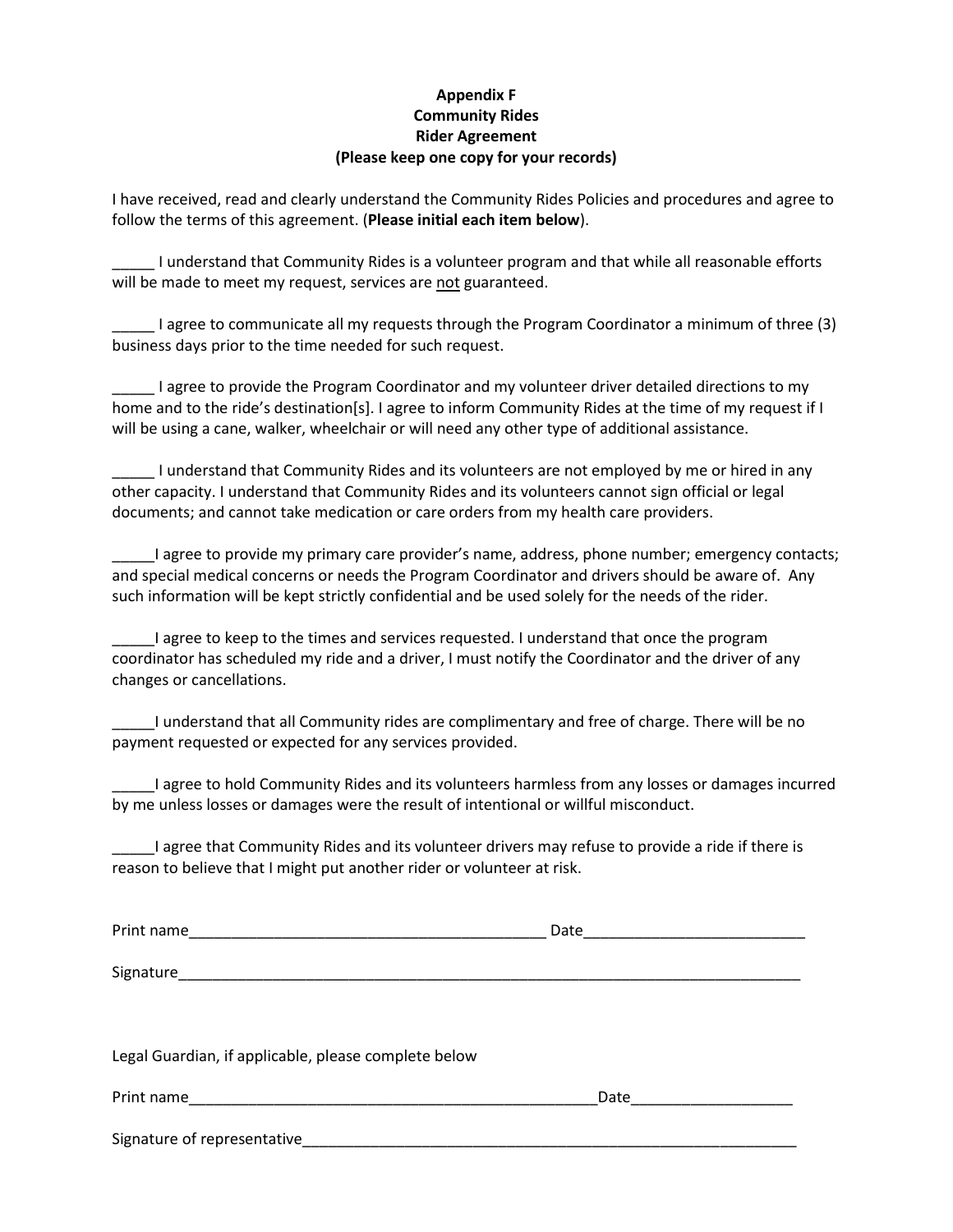## **COMMUNITY RIDES RIDER INFORMATION FORM**

| Do you need assistance getting from the house to the car? ___ yes ___ no                                                                                                                                                               |  |  |
|----------------------------------------------------------------------------------------------------------------------------------------------------------------------------------------------------------------------------------------|--|--|
| Do you have any medical conditions or mobility issues that we should be aware of? __ yes __ no.                                                                                                                                        |  |  |
|                                                                                                                                                                                                                                        |  |  |
| Do you have any problems with hearing or vision? ___ yes ___ no. If yes, please describe:                                                                                                                                              |  |  |
| Do you use any of the following?                                                                                                                                                                                                       |  |  |
| ________ walker ______ wheelchair _________ cane ______ oxygen                                                                                                                                                                         |  |  |
| _____ another adaptive /assistive device                                                                                                                                                                                               |  |  |
| If yes, please describe:                                                                                                                                                                                                               |  |  |
| How many times have you fallen in the last 12 months? __________________________                                                                                                                                                       |  |  |
|                                                                                                                                                                                                                                        |  |  |
| Do you live alone? _____ yes ____ no                                                                                                                                                                                                   |  |  |
| If yes, do you have a caregiver? __ yes __ no. If yes, provide info below:                                                                                                                                                             |  |  |
|                                                                                                                                                                                                                                        |  |  |
| If no, who else is in your household?<br><u> and the contract of the contract of the contract of the contract of the contract of the contract of the contract of the contract of the contract of the contract of the contract of t</u> |  |  |